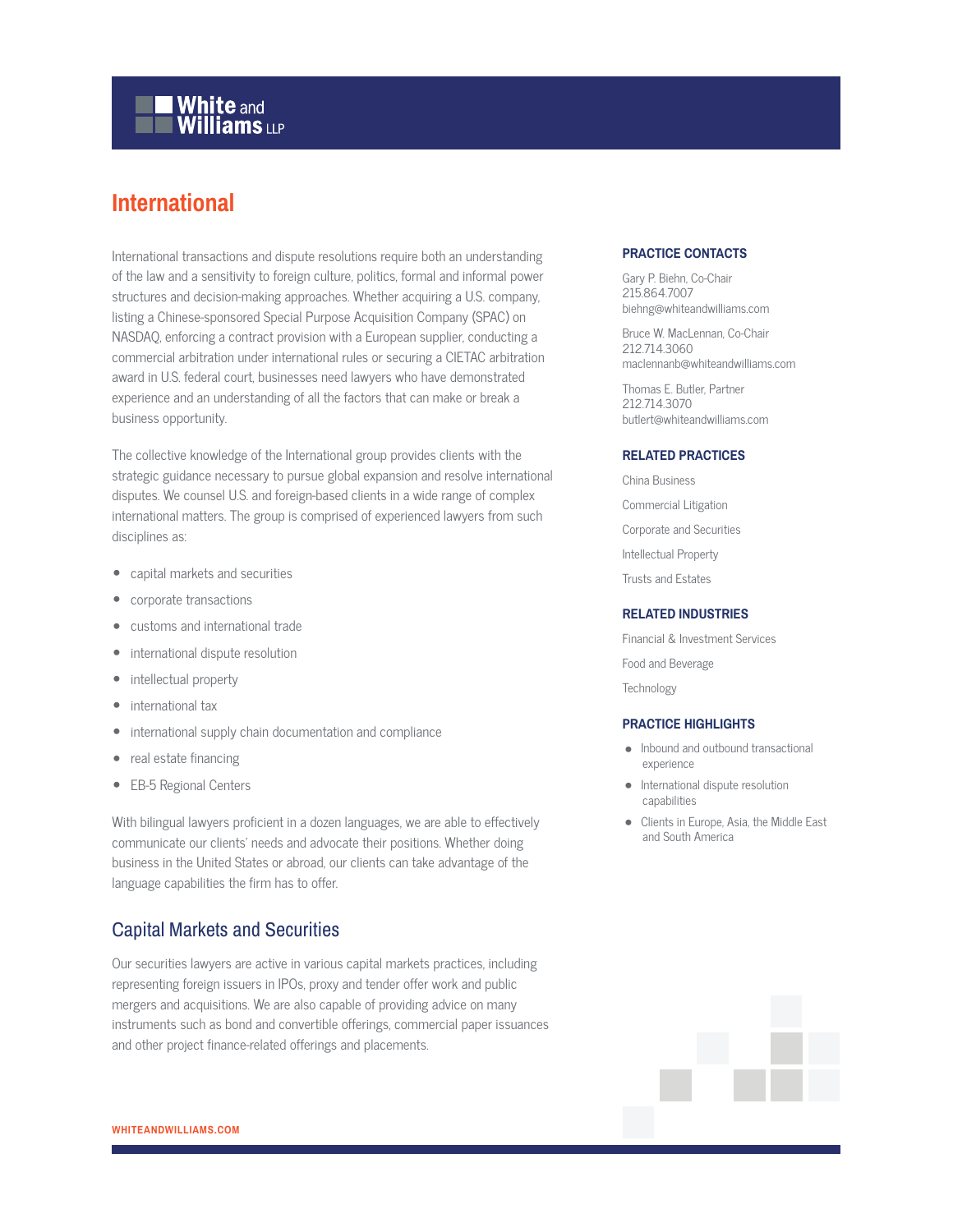

## **Corporate Transactions**

We have strong working relationships with an expansive network of professionals throughout the world to assist our clients with mergers and acquisitions, joint ventures and strategic alliances, sourcing and supply agreements, service agreements, distribution, sales and licensing arrangements, financing and other transactional matters.

We offer foreign clients a broad and experienced network of commercial banks, investment banks, private equity and venture capital firms, accounting firms, consultants and business vendors to assist them in establishing operations and making acquisitions in the United States.

Our strategic alliance with a China-based commercial law firm - Winners Law Firm - enables us to better serve U.S. companies in pursuing business opportunities in China and serves as a venue for China-based companies seeking to make investments in the United States.

## **Customs and International Trade**

In addition to handling cases before the Court of International Trade, we represent both U.S. and overseas corporations in anti-dumping and countervailing duty petitions brought before the Department of Commerce and the International Trade Commission pursuant to the Trade Agreements Act of 1979. The firm also has trial experience with criminal and civil fraud cases brought by the U.S. Customs Service under Sections 542 and 592 of the Tariff Act of 1930 for misrepresentations on commercial invoices and other entry documents.

## **International Dispute Resolution**

The group has extensive experience in international dispute resolution. We represent foreign and domestic corporations in U.S. state and federal courts in all types of matters. Our lawyers also represent domestic and foreign clients in international commercial arbitrations in the UK, Europe and Hong Kong, under AAA, ICC, UNCITRAL, HKIAC and other rules. Our lawyers have extensive experience with the intricacies of serving process and conducting discovery abroad, whether by private agreement or under the rules and procedures prescribed by the Hague Conventions or international or foreign discovery rules. We are also experienced in the enforcement of foreign judgments and arbitral awards in the U.S.

## I**ntellectual Property**

The International group has experience in protecting inventions worldwide by filing patent applications in every available country thanks to our strong relationships with high-quality law firms around the globe. We routinely engage foreign counsel to enforce our clients' patents abroad and often achieve successful results and settlements.

Additionally, we regularly file international trademark registrations in a wide array of jurisdictions, including worldwide filings, both via the Madrid Protocol and with the assistance of local counsel. We actively protect our client's trademarks, copyrights and domain names around the world.

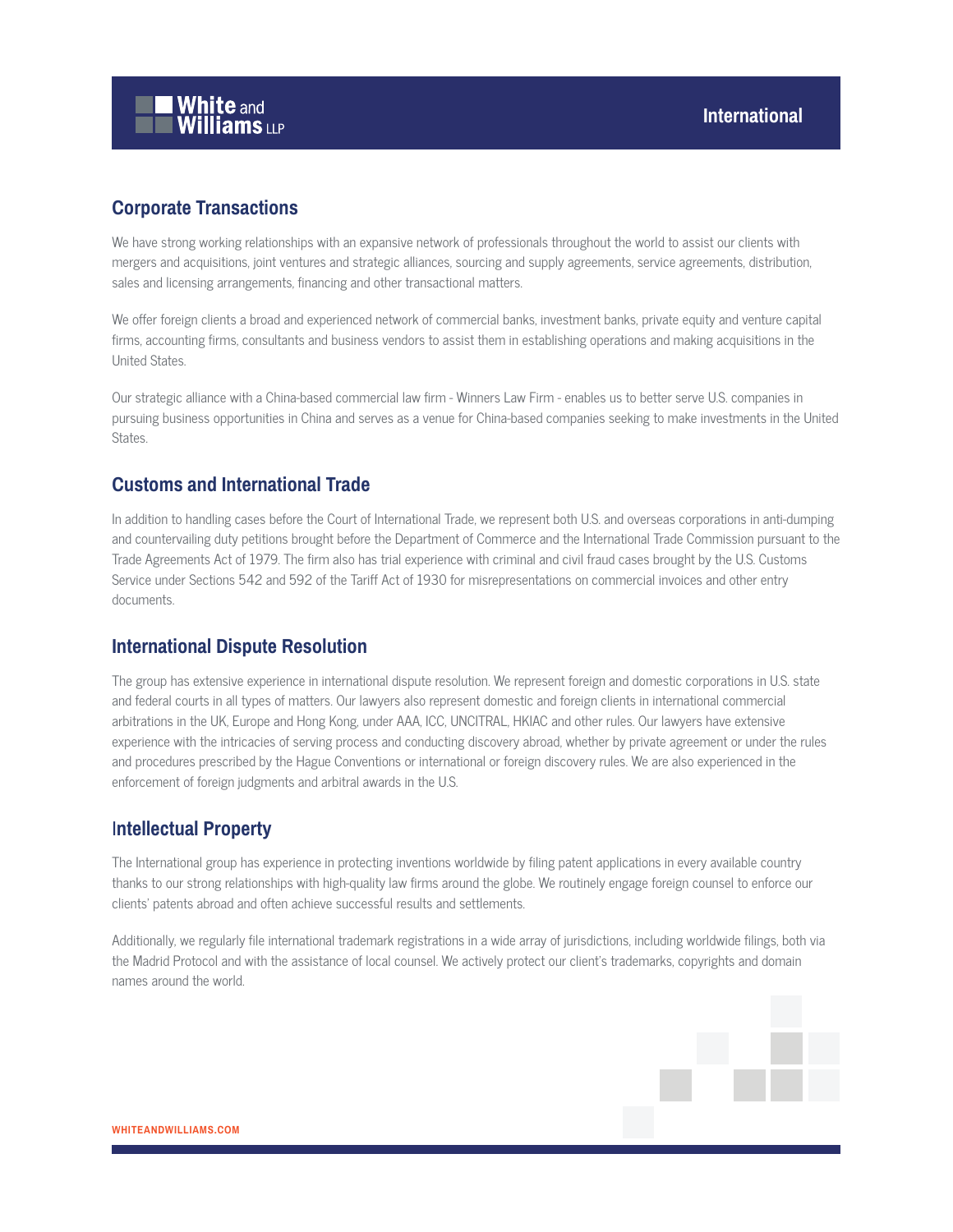## **International Tax**

We provide advice to clients on federal, state and local tax issues relating to foreign investment in the U.S., including choice of entity, use of "blocker" corporations and repatriation strategies. These "inbound" taxation issues are typically raised in connection with foreign investment in U.S. real property (FIRPTA), U.S. investment transactions and U.S. subsidiary formation and operations. We also coordinate with foreign tax advisors to address "outbound" investment issues, including the controlled foreign corporation, passive foreign investment company, global intangible low-taxed income (GILTI), base erosion and anti-abuse tax, transfer pricing, related-party payments in hybrid transactions, licensing and entity restructuring rules. We work with clients and their tax advisors in a businesscentric approach in order to achieve a client's global tax planning objectives.

## **International Supply-Chain Documentation and Compliance**

We counsel our U.S.-based manufacturing and distribution clients on how to minimize risks in establishing, documenting and maintaining their international supply chain. Our experienced team of lawyers prepare and negotiate supply and manufacturing agreements that protect intellectual property rights, clearly identify price and delivery terms, identify and allocate the various risks associated with doing business across political and geographic boundaries and precisely define performance obligations so as to avoid future disputes. Working with our team of litigators, we have the knowledge to enforce well-crafted dispute resolution provisions venued in favorable jurisdictions when the need arises. We also guide our clients regarding U.S.-imposed compliance considerations, including the Foreign Corrupt Practices Act (FCPA), as well as foreign-based compliance requirements in the jurisdiction where the sourcing partner is located.

## **Real Estate Financing**

We represent foreign-based clients in domestic real estate acquisitions, financings and dispositions. We also represent foreign-based clients in joint ventures and limited partnership investments involving real estate investments in the United States.

### **China Business**

The landscape has never been more promising for cross-border transactions between American and Chinese companies. These opportunities, though, come with challenges related to regulatory structures, financing, business formation, human resource requirements and contract negotiation and enforcement. Fortunately, a growing number of professionals with a deep understanding of the rules of the game in both countries are available to help.

The China Business Group is a multi-disciplinary team of lawyers who assist publicly and privately held businesses and private equity firms with comprehensive domestic and international strategic planning. We provide a wide range of services to U.S. clients doing business in China, as well as China-based clients doing business in the United States. We advise on a broad range of business matters, including:

- Business transactions, tax and regulatory compliance
- Preparation of formation documents
- Preparation and negotiation of contracts including joint venture, manufacturing, supply, confidentiality and non-competition agreements
- Tariff and other compliance advice

#### **WHITEANDWILLIAMS.COM**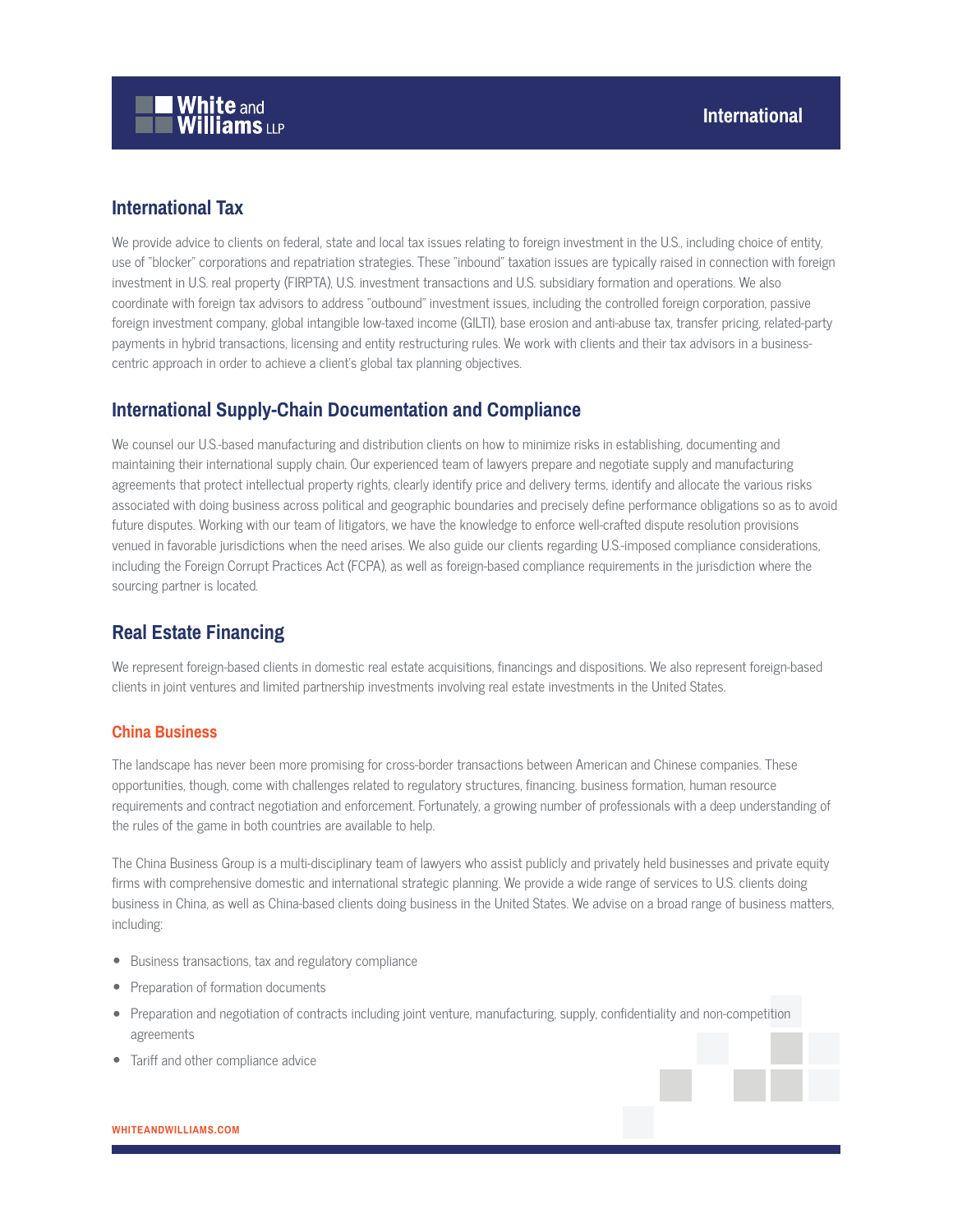

● Litigation and alternative dispute resolution

We have developed strong relationships with an expanding network of professional advisors in China and throughout the world to help clients pursue business and establish ventures abroad. The firm's strategic alliance with the Tianjin-based Winners Law Firm allows us to better serve our U.S. clients, including publicly and privately held companies and private equity firms, to pursue opportunities in China. It also provides a venue for serving China-based companies seeking access to the consumer and capital market of the United States.

#### **An Experienced and Involved Team**

We regularly participate in, and present to, a number of organizations and conferences, including the annual China Private Equity International Forum (CPEIF) in Tianjin, China, the World Trade Center of Greater Philadelphia China Operations Club and the U.S. Patent Trade Organization China Road Show. This enables us to closely interact with other advisors, government officials and business leaders in China and the United States; thus allowing us to assist businesses interested in forming strategic partnerships and pursuing business opportunities in that region.

#### **REPRESENTATIVE MATTERS**

Advising U.S. client in antitrust compliance with respect to sale of division to German-based competitor

Represent U.S. companies in strategic licensing transactions with China-based partners

Represent a Tianjin, China-based company in transferring and enforcing a CIETEC arbitration award in New York and California federal courts under the New York Convention

Represented a streetwear and sneaker resale store and e-commerce site in its multimillion dollar sale to a UK-based, publicly-traded global platform for the luxury fashion industry

Represented a European-based pharmaceutical manufacturer, development and distribution company in its sale of worldwide distribution rights to a line of products; representation included drafting and negotiating an asset purchase agreement, a commercialization, development and license agreement and related manufacturing and supply agreements

Represented a financially distressed multinational tier two supplier in the automotive industry in a series of transactions involving an asset sale transaction, a stock sale transaction to another tier two competitor and an asset sale to a tier one supplier

Represented a foreign manufacturer of pharmaceutical products and medical devices in the domestic license and distribution of its products to a U.S.- based pharmaceutical company

Represented a privately-held U.S.-based pharmaceutical manufacturing and development company in obtaining private equity financing from U.S.- and European-based private equity firms

Represented a NASDAQ-listed company in an international arbitration arising from naked short selling activity

Represented a Chinese-investor SPAC in its \$100 million capital raise and listing on NASDAQ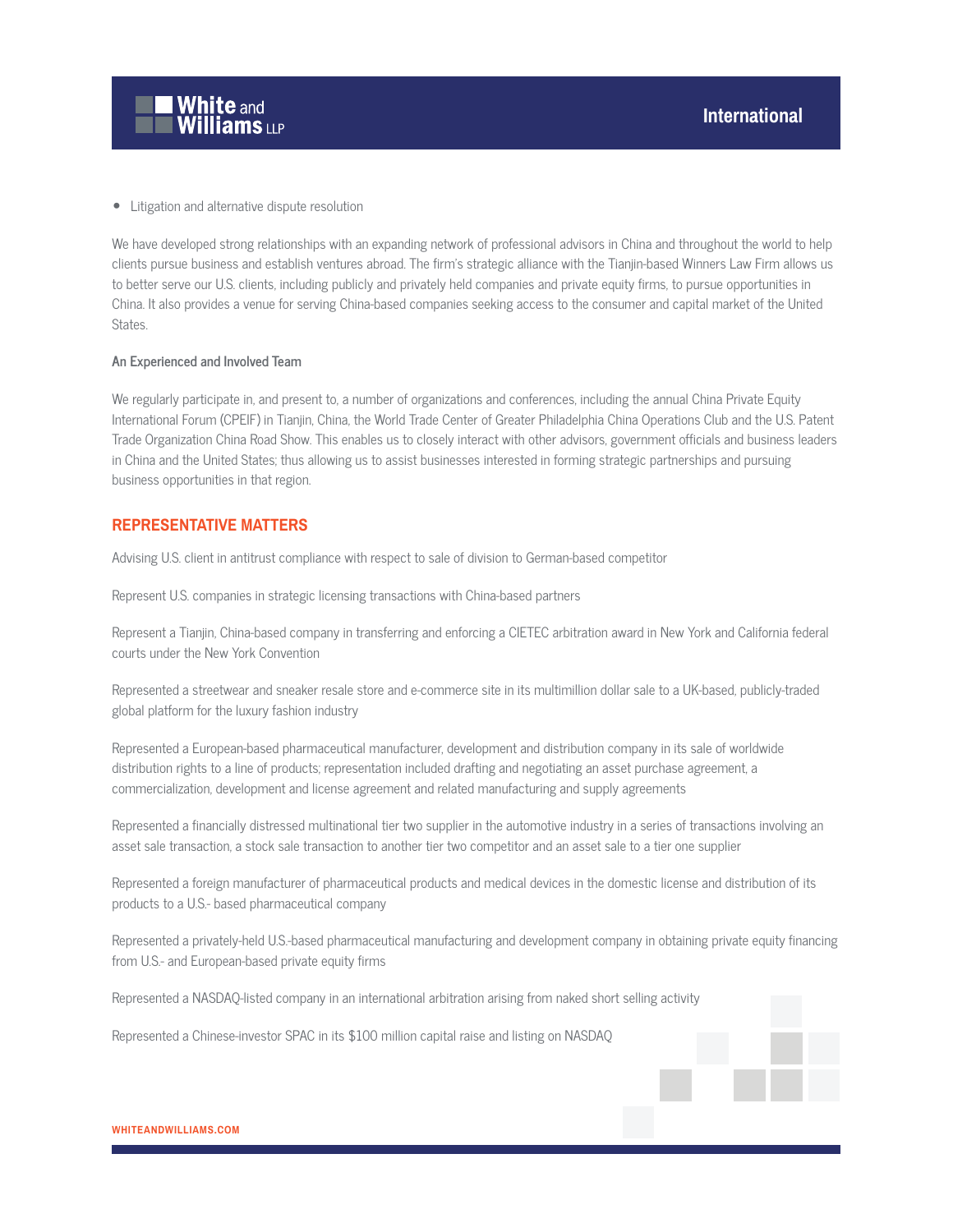

Represented a client on the conversion of a Delaware LLC into a Cayman Islands LLC

Handled numerous submissions to the Internal Revenue Service regarding offshore account disclosures

Advised clients of tax-efficient structures for foreign investment in the U.S.

Represented a U.S. and European distributor in an arbitration before the Hong Kong International Arbitration Centre in a dispute with a South Korean/China-based supplier

Represented a Brazilian importer of U.S. manufactured products in contract drafting and negotiations with its U.S. supplier

Represented a multinational manufacturer in an international arbitration of antitrust and unfair competition claims that resulted in a settlement favorable to the company

Monitored a Euro 4 billion case in Italy regarding alleged liability of rating agencies for massive corporate default, on behalf of U.S. excess D&O insurers

Represented a U.S. importer of Italian-made goods in contract negotiations and drafting involving issues of Italian and European Union law

Represented a U.S. corporation in ICC arbitration proceedings with European counterpart in Brussels

Represented UK insurer and reinsurer in state court litigation over alleged business torts committed in the U.S.

Achieved a multi-million dollar arbitration award in London under the International Centre for Dispute Resolution Rules; the subject of dispute was a licensing agreement for blood coagulation technology; the client is based in Pennsylvania and the defendant was a French concern

Satisfactorily mediated an international ERISA welfare benefits litigation matter before Queen's Counsel in the UK

Defended a Chilean fruit exporter in three separate food poisoning cases in the U.S.

Represent multiple clients in collection matters in Asia

Seeking discovery from a multinational corporation headquartered in Boston for use in a marital asset-division proceeding pending in Barcelona, Spain

Defending (and counterclaiming) a breach of contract action brought by a Chinese company against a Massachusetts manufacturer

Brought a breach of contract action against a French company in federal court that was successfully mediated and settled

#### **CASES & DEALS**

White and Williams Assists Japanese IT Client in Cross-Border Joint Patent Application Agreement 11.12.20

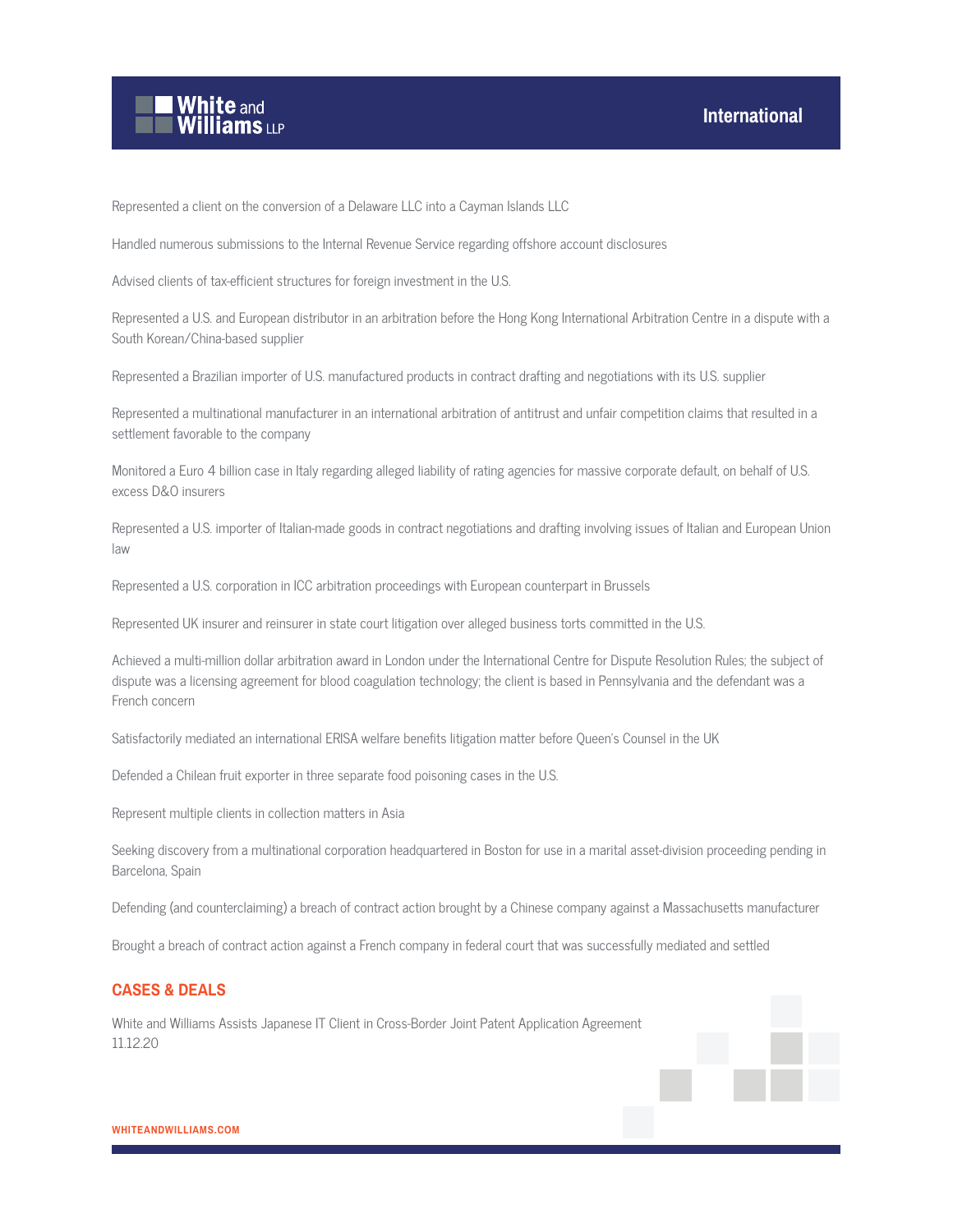

White and Williams Represents CRP Industries 10.8.19

White and Williams Team Prevails in Enforcement of Foreign Arbitration Award 6.4.19

White and Williams Secures Domestic Confirmation of Six-Figure Foreign Arbitration Award 8.24.18

### **NEWS**

White and Williams Supports CIANJ Network Around the Globe & Build Your International Business 3.11.22

Christopher Erb Joins White and Williams as Counsel in Philadelphia 2.8.22

Agatha Mingos Joins White and Williams as Partner in New York City 1.12.22

White and Williams Welcomes Ten New Associates 11.4.21

Jared Johnson Joins White and Williams as Partner in Philadelphia 8.26.21

Gary Biehn Discusses US-China Relations Under the Biden Administration 2.26.21

Bruce MacLennan Interviewed by Private Equity Report as Part of "People Moves" Section Private Equity Law Report, 10.27.20

International Group Presents on the Evolution of CFIUS 10.21.20

Gary Biehn Moderates Discussion With Craig Allen, President of the US-China Business Council 9.8.20

White and Williams Adds Two Counsel in New York City Office 8.7.20

Gary Biehn Participates In Inaugural WTCGP "India & South Asia Club" Meeting 2.14.20

Gary Biehn Serves as Delaware ExporTech™ Coach 1.21.20

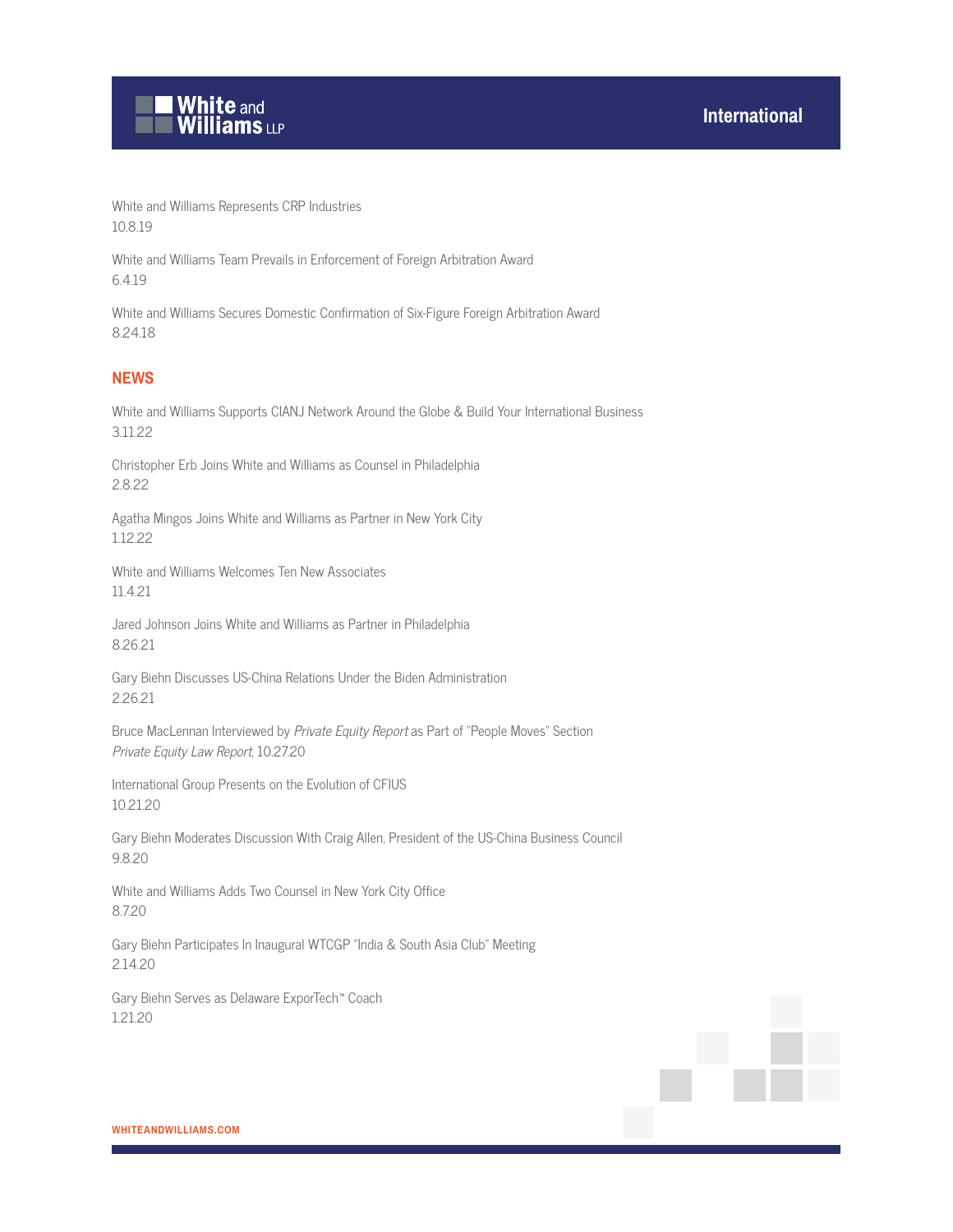## **International**



White and Williams Hosts "Access Asia" 12.4.19

White and Williams Lawyers Attend Delaware ExporTech™ Program ExporTech™: Fast Track to Developing Strategies for International Sales (Newark, DE), 10.30.19

Gary Biehn Attends WTCGP Panel at the University of Pennsylvania 10.14.19

International Partner Gary Biehn Welcomes Tianjin, China Delegation 7.29.19

White and Williams Hosts China Operations Club Breakfast Roundtable 6.20.19

White and Williams Sponsors Annual World Trade Centers Day Awards 5.23.19

White and Williams Hosts USISPF, Indian Chamber of Commerce Delegation 5.7.19

Host Committee Reception at the IBA Annual World Life Sciences Conference 2019 4.22.19

White and Williams Advises Blockchain Facilitated Co-Investment Fund Ben Franklin Technology Partners of Southeastern Pennsylvania Launches the Global Opportunity Philadelphia Fund 2.11.19

Nicole Sullivan to Participate in AmCham Ireland's Hackathon 1.24.19

White and Williams Supports Washington Ireland Program's New York Debut 3.29.18

White and Williams Supports Global Business Conference 3.20.18

White and Williams Hosts US-India Strategic Partnership Forum 10.24.17

International Business Leaders Gather in Philadelphia White and Williams Sponsors Global Connections Reception 9.19.17

Gary Biehn Interviewed on Philadelphia - China Business Outlook 8.30.17

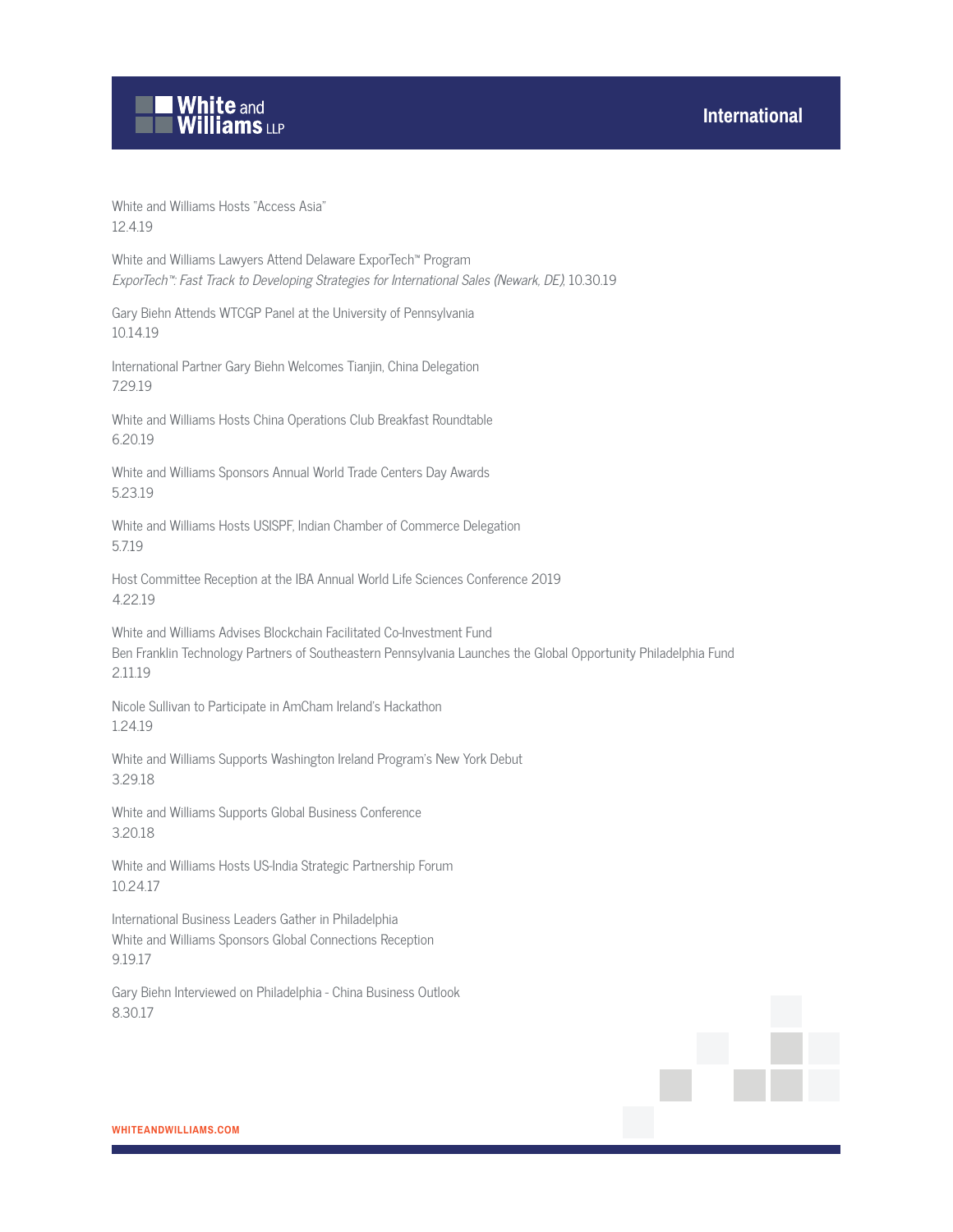

White and Williams Sponsors PHL-China Connections Dinner 4.21.17

Thomas Butler and Nicole Sullivan Join White and Williams in New York 2.27.17

White and Williams Sponsors B.E.S.T. Cities B2B Roundtable 1.12.17

White and Williams Hosts White House Business Council Program 3.30.16

Gary Biehn Named to Greater Philadelphia Metro Export Plan Steering Committee 2.27.15

#### **PUBLICATIONS**

CFIUS 2020 Annual Report International Alert, 8.13.21

Department of Commerce Issues New Interim Final Rule on Securing the Information and Communications Technology and Services Supply Chain Potential New Level of Scrutiny for Certain Foreign Transactions International Alert, 2.18.21

Parties to Private Commercial Arbitrations Held Overseas May Not Be Able to Utilize US Courts to Obtain Discovery Commercial Litigation Alert, 7.9.20

Non-Signatories to Foreign Arbitration Agreements May Be Able to Compel Arbitration Commercial Litigation Alert, 6.3.20

Drafting and Enforcing Force Majeure Clauses in the Wake of COVID-19: Details Matter International Alert, 3.6.20

Final Regulations Expanding CFIUS Jurisdiction Over Investments by Foreign Persons International Alert, 2.14.20

US-Mexico-Canada Agreement Advantages Over NAFTA Relating To Intellectual Property, Agriculture and Automotive Manufacturing International Alert, 12.3.19

Recent Cases Shed Light on Enforcement of Foreign Arbitration Awards The Legal Intelligencer, 1.10.19

Despite Limited Restriction on Extraterritorial Reach, Second Circuit Leaves Potential for FCPA Liability Wide Open International Alert, 11.28.18

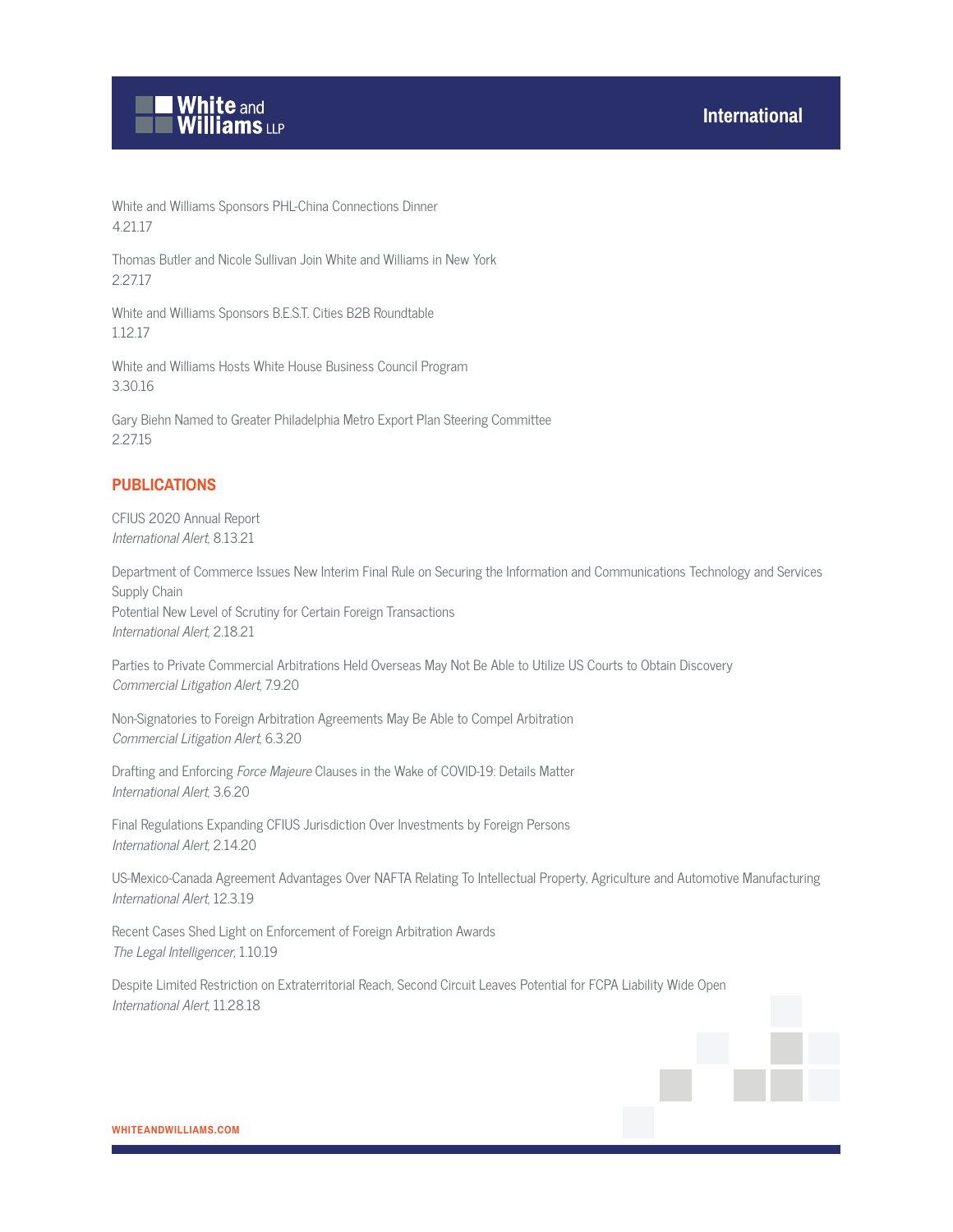

New Law Significantly Expands CFIUS Jurisdiction and Mandates Declaration to CFIUS for Certain Transactions International Alert, 9.6.18

"Second Tranche" of Section 301 Tariffs on Chinese Imports Effective August 23 International Alert, 8.24.18

## **EVENTS**

Islamic Law and Finance in the US Tax System American Academy of Attorney-CPAs' Greater Philadelphia/Delaware Valley Chapter, 3.16.22

International Law: A Legal Primer Exploring Key Business Issues For the U.S. and Foreign Entities Webinar, 1.25.22

Small and Medium-sized Enterprises and the Sino-American Relationship The National Committee on US-China Relations, 6.10.21

US-China Relations Under the Biden Administration The World Trade Center of Greater Philadelphia (Virtual Meeting), 2.18.21

Intellectual Property Protection and the Potential Future of US-India Relations World Trade Center of Greater Philadelphia India and Southeast Asia Club (Virtual), 11.19.20

Global Perspectives: Market Strategies to Remain Competitive in Response to COVID -19 Webinar, 10.29.20

US-China Relations and the Impact On Your Business World Trade Center of Greater Philadelphia China Club (Virtual), 8.19.20

Access Asia Roundtable U.S. Commercial Service (Philadelphia, PA), 12.2.19

A Meeting With Ms. Chunfang Gu White and Williams LLP (Philadelphia, PA), 6.20.19

Post Repatriation International Tax Planning White and Williams LLP (New York, NY), 11.29.18

Coming to America: Mistakes, Solutions, and How to Navigate the Cultural and Legal Challenges International Executive Resources Group Global Leadership Series Webinar, 6.7.17

The Global Mindset: A Transatlantic Conversation Between Dublin and New York 5.5.17

Managing Risk in International Contracting and Transactions Global Business Conference: Navigating Trade in the New Environment (Atlantic City, NJ), 4.27.17